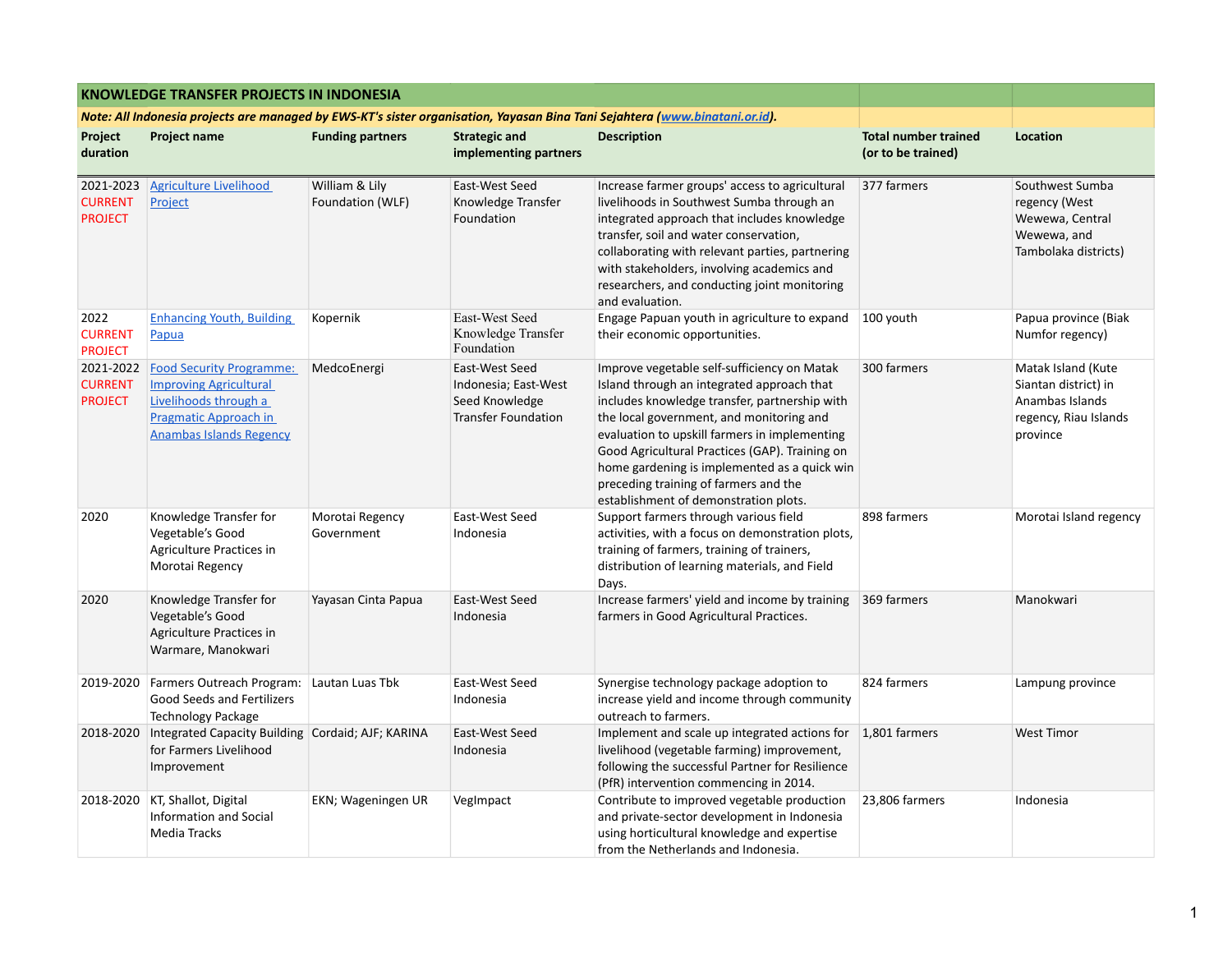|                                                                                                                             | <b>KNOWLEDGE TRANSFER PROJECTS IN INDONESIA</b>                                                                                                  |                                                                                              |                                               |                                                                                                                                                                                                                                             |                                                   |                                                             |
|-----------------------------------------------------------------------------------------------------------------------------|--------------------------------------------------------------------------------------------------------------------------------------------------|----------------------------------------------------------------------------------------------|-----------------------------------------------|---------------------------------------------------------------------------------------------------------------------------------------------------------------------------------------------------------------------------------------------|---------------------------------------------------|-------------------------------------------------------------|
| Note: All Indonesia projects are managed by EWS-KT's sister organisation, Yayasan Bina Tani Sejahtera (www.binatani.or.id). |                                                                                                                                                  |                                                                                              |                                               |                                                                                                                                                                                                                                             |                                                   |                                                             |
| Project<br>duration                                                                                                         | <b>Project name</b>                                                                                                                              | <b>Funding partners</b>                                                                      | <b>Strategic and</b><br>implementing partners | <b>Description</b>                                                                                                                                                                                                                          | <b>Total number trained</b><br>(or to be trained) | Location                                                    |
| 2018-2020                                                                                                                   | Strengthening Platform for<br>Urban Farming and<br><b>Community Resilience</b>                                                                   | KARINA; Cordaid; Ford<br>Foundation                                                          | East-West Seed<br>Indonesia                   | Develop the urban farming element of the<br>MURIA (Marunda Urban Resilience in Action)<br>platform.                                                                                                                                         | 320 households (women<br>home gardeners)          | Marunda                                                     |
| 2016-2020                                                                                                                   | Information Service for<br>Sustainable Vegetable Farm<br>Management                                                                              | NSO G4AW Facility                                                                            | ICCO                                          | Use satellite data to improve food security. Via<br>mobile phone applications, provide farmers<br>with information on weather and climate,<br>sustainable farming techniques, how to reduce<br>pests and diseases, and daily market prices. | 14,604 farmers                                    | Java; Lampung province                                      |
| 2018-2019                                                                                                                   | Improving Farmers Capacity<br>and Increasing Productivity<br>of Vegetable Farming                                                                | Halmahera Gold Mining                                                                        | East-West Seed<br>Indonesia                   | Improve farmers' skills and increase<br>productivity in vegetable crop farming.                                                                                                                                                             | 392 farmers                                       | Halmahera                                                   |
| 2017-2019                                                                                                                   | Increase Productivity of<br>Vegetable through Good<br>Agriculture Practices and<br>Good Quality Seed<br><b>Information Provision</b>             | <b>DFAT</b> ; PRISMA                                                                         | East-West Seed<br>Indonesia                   | Increase the productivity of vegetable farmers 1,791 farmers<br>by promoting good horticultural techniques for<br>crop cultivation and providing information<br>about the use of high-quality seeds.                                        |                                                   | Papua province (Nabire)                                     |
|                                                                                                                             | 2017-2018   Integrated Capacity Building<br>for Farmers Livelihood<br>Improvement                                                                | Cordaid; AJF; KARINA                                                                         | East-West Seed<br>Indonesia                   | Increase the island's vegetable self-sufficiency<br>by supporting farmers to improve their yields.                                                                                                                                          | 3,086 farmers                                     | <b>West Timor</b>                                           |
|                                                                                                                             | 2017-2018   Increase Productivity of<br>Vegetable through Good<br>Agriculture Practices and<br>Good Quality Seed<br><b>Information Provision</b> | Australian Government<br>Department of Foreign<br>Affairs and Trade<br>(DFAT); PRISMA        | East-West Seed<br>Indonesia                   | Implement extension and knowledge transfer<br>activities to improve the farming skills and<br>income of smallholder vegetable farmers in<br>three regencies.                                                                                | 1,887 farmers                                     | Papua and West Papua<br>provinces (Arfak, Biak,<br>Fak-fak) |
| 2014-2018                                                                                                                   | Knowledge Transfer Work<br>Package                                                                                                               | EKN; Wageningen UR                                                                           | vegIMPACT                                     | Improve vegetable farmers' knowledge and<br>skills through training of trainers and training<br>of farmers.                                                                                                                                 | 27,825 farmers                                    | Indonesia                                                   |
| 2016-2017                                                                                                                   | Increase Productivity of<br>Vegetable through Good<br>Agriculture Practices and<br>Good Quality Seed<br><b>Information Provision</b>             | <b>Australian Government</b><br>Department of Foreign<br>Affairs and Trade<br>(DFAT); PRISMA | East-West Seed<br>Indonesia                   | Provide knowledge transfer activities to<br>increase farmers' skills, and connect highland<br>vegetable farmers to potential markets.                                                                                                       | 621 farmers                                       | Arfak Mountain                                              |
| 2015-2017                                                                                                                   | <b>West Papua Vegetable</b><br>Knowledge Transfer and<br><b>Extension Activities</b>                                                             | Wageningen UR                                                                                | vegIMPACT                                     | Implement extension and knowledge transfer<br>activities.                                                                                                                                                                                   | 1,000 farmers                                     | Manokwari                                                   |
|                                                                                                                             | 2015-2016   Integrated Capacity Building<br>for Farmers Livelihood<br>Improvement                                                                | Cordaid; AJF; KARINA                                                                         | East-West Seed<br>Indonesia                   | Increase the island's vegetable self-sufficiency<br>by supporting farmers to improve their yields.                                                                                                                                          | 4,108 farmers                                     | <b>West Timor</b>                                           |